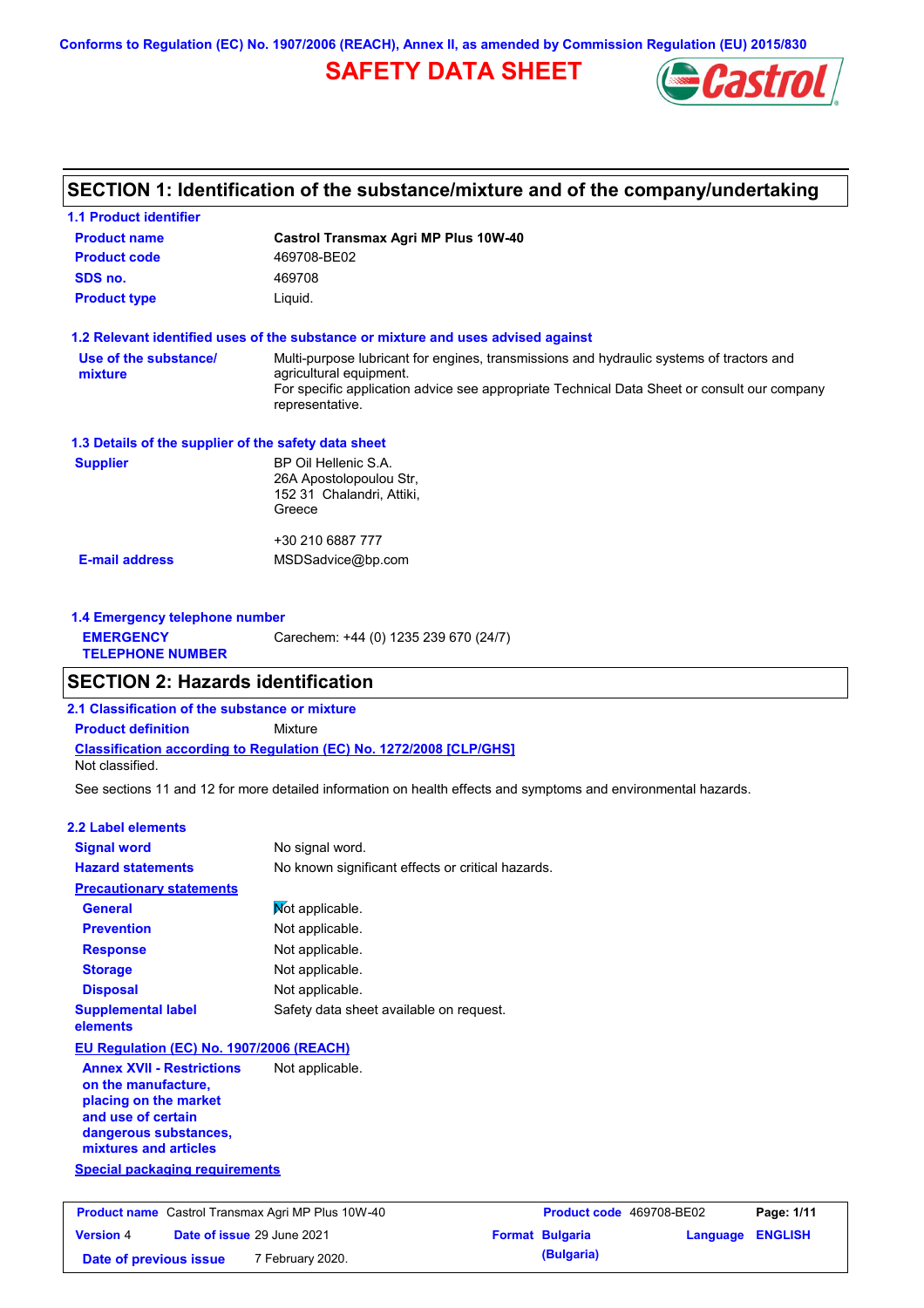## **SECTION 2: Hazards identification**

| <b>Containers to be fitted</b><br>with child-resistant<br>fastenings                                                     | Not applicable.                                                                                                                                                                                                                                                                                                                                                                                                                                                                                                                                                                                                                               |
|--------------------------------------------------------------------------------------------------------------------------|-----------------------------------------------------------------------------------------------------------------------------------------------------------------------------------------------------------------------------------------------------------------------------------------------------------------------------------------------------------------------------------------------------------------------------------------------------------------------------------------------------------------------------------------------------------------------------------------------------------------------------------------------|
| <b>Tactile warning of danger</b>                                                                                         | Not applicable.                                                                                                                                                                                                                                                                                                                                                                                                                                                                                                                                                                                                                               |
| 2.3 Other hazards                                                                                                        |                                                                                                                                                                                                                                                                                                                                                                                                                                                                                                                                                                                                                                               |
| <b>Results of PBT and vPvB</b><br>assessment                                                                             | Product does not meet the criteria for PBT or vPvB according to Regulation (EC) No. 1907/2006,<br>Annex XIII                                                                                                                                                                                                                                                                                                                                                                                                                                                                                                                                  |
| <b>Product meets the criteria</b><br>for PBT or vPvB according<br>to Regulation (EC) No.<br><b>1907/2006, Annex XIII</b> | This mixture does not contain any substances that are assessed to be a PBT or a vPvB.                                                                                                                                                                                                                                                                                                                                                                                                                                                                                                                                                         |
| Other hazards which do<br>not result in classification                                                                   | Defatting to the skin.<br><b>USED ENGINE OILS</b><br>Used engine oil may contain hazardous components which have the potential to cause skin<br>cancer.<br>See Toxicological Information, section 11 of this Safety Data Sheet.<br>Note: High Pressure Applications<br>Injections through the skin resulting from contact with the product at high pressure constitute a<br>major medical emergency.<br>See 'Notes to physician' under First-Aid Measures, Section 4 of this Safety Data Sheet.<br>Experimental data on one or more of the components has been used to determine all or part of<br>the hazard classification of this product. |

### **SECTION 3: Composition/information on ingredients**

| <b>3.2 Mixtures</b>       |
|---------------------------|
| <b>Product definition</b> |

Mixture

Highly refined base oil (IP 346 DMSO extract < 3%). Proprietary performance additives.

| <b>Product/ingredient</b><br>name                                                                   | <b>Identifiers</b>                                                                               | $\frac{9}{6}$ | <b>Regulation (EC) No.</b><br>1272/2008 [CLP]                      | <b>Type</b> |
|-----------------------------------------------------------------------------------------------------|--------------------------------------------------------------------------------------------------|---------------|--------------------------------------------------------------------|-------------|
| Distillates (petroleum), hydrotreated<br>heavy paraffinic                                           | REACH #: 01-2119484627-25<br>EC: 265-157-1<br>CAS: 64742-54-7<br>Index: 649-467-00-8             | ≥50 - ≤75     | Not classified.                                                    | $[2]$       |
| Distillates (petroleum), hydrotreated<br>heavy paraffinic                                           | REACH #: 01-2119484627-25 ≥10 - ≤25<br>EC: $265-157-1$<br>CAS: 64742-54-7<br>Index: 649-467-00-8 |               | Asp. Tox. 1, H304                                                  | [1] [2]     |
| Distillates (petroleum), solvent-<br>dewaxed heavy paraffinic                                       | REACH #: 01-2119471299-27 ≤5<br>EC: 265-169-7<br>CAS: 64742-65-0<br>Index: 649-474-00-6          |               | Not classified.                                                    | $[2]$       |
| Distillates (petroleum), solvent-<br>dewaxed heavy paraffinic                                       | REACH #: 01-2119471299-27 ≤3<br>EC: 265-169-7<br>CAS: 64742-65-0<br>Index: 649-474-00-6          |               | Asp. Tox. 1, H304                                                  | [1] [2]     |
| Phosphorodithioic acid, mixed O,O-bis<br>(2-ethylhexyl and iso-Bu and iso-Pr)<br>esters, zinc salts | REACH #: 01-2119521201-61 ≤3<br>EC: 288-917-4<br>CAS: 85940-28-9                                 |               | Skin Irrit. 2, H315<br>Eye Dam. 1, H318<br>Aquatic Chronic 2, H411 | $[1]$       |

**See Section 16 for the full text of the H statements declared above.**

#### **Type**

[1] Substance classified with a health or environmental hazard

[2] Substance with a workplace exposure limit

[3] Substance meets the criteria for PBT according to Regulation (EC) No. 1907/2006, Annex XIII

[4] Substance meets the criteria for vPvB according to Regulation (EC) No. 1907/2006, Annex XIII

[5] Substance of equivalent concern

[6] Additional disclosure due to company policy

Occupational exposure limits, if available, are listed in Section 8.

| <b>Product name</b> Castrol Transmax Agri MP Plus 10W-40 |  | Product code 469708-BE02   |                        | Page: 2/11              |  |
|----------------------------------------------------------|--|----------------------------|------------------------|-------------------------|--|
| <b>Version 4</b>                                         |  | Date of issue 29 June 2021 | <b>Format Bulgaria</b> | <b>Language ENGLISH</b> |  |
| Date of previous issue                                   |  | 7 February 2020.           | (Bulgaria)             |                         |  |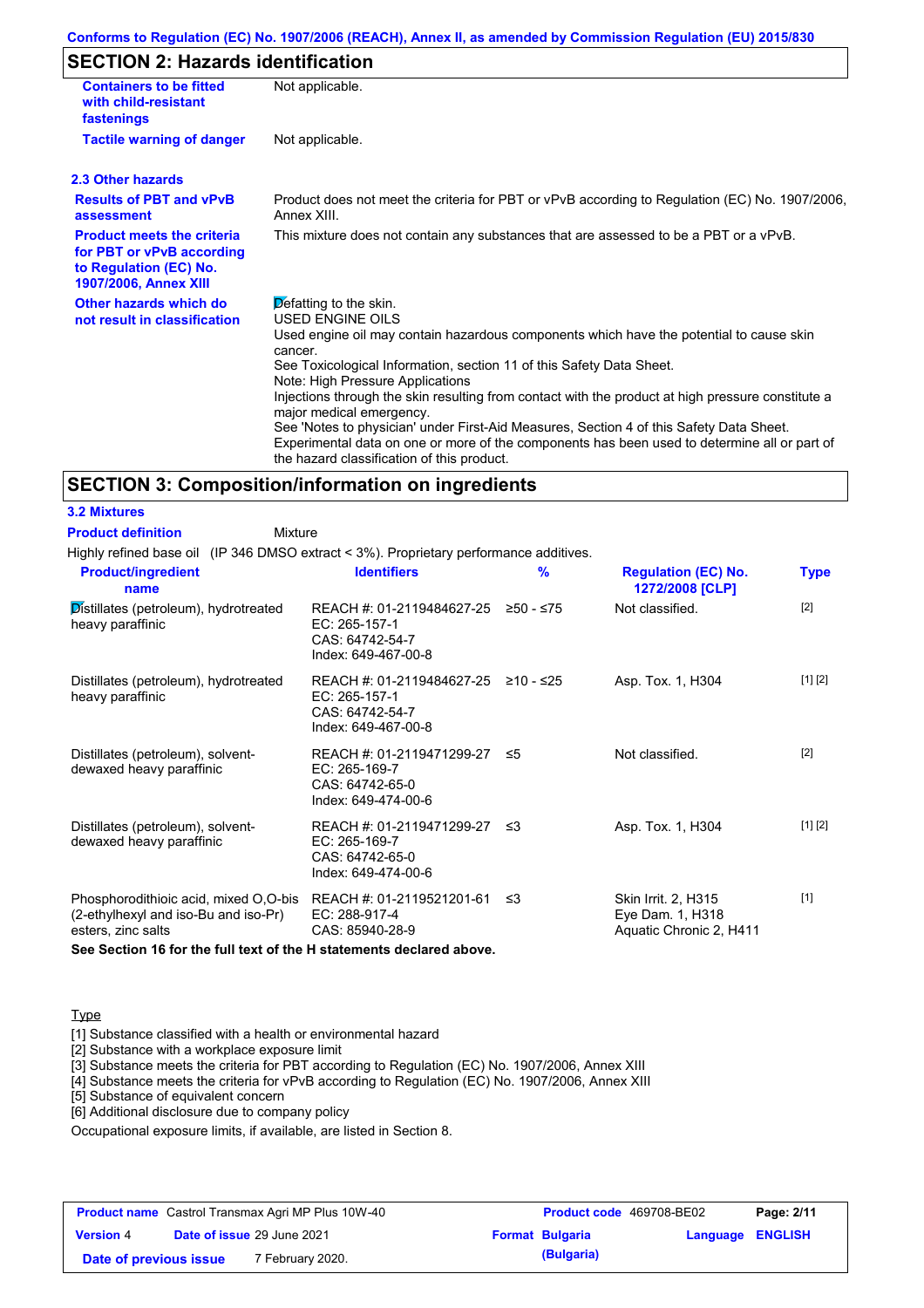### **SECTION 4: First aid measures**

#### Do not induce vomiting unless directed to do so by medical personnel. Get medical attention if symptoms occur. In case of contact, immediately flush eyes with plenty of water for at least 15 minutes. Eyelids should be held away from the eyeball to ensure thorough rinsing. Check for and remove any contact lenses. Get medical attention. **4.1 Description of first aid measures** If inhaled, remove to fresh air. Get medical attention if symptoms occur. **Ingestion Inhalation Eye contact Protection of first-aiders** No action shall be taken involving any personal risk or without suitable training. It may be dangerous to the person providing aid to give mouth-to-mouth resuscitation. **Skin contact** Wash skin thoroughly with soap and water or use recognised skin cleanser. Remove contaminated clothing and shoes. Wash clothing before reuse. Clean shoes thoroughly before reuse. Get medical attention if irritation develops.

#### **4.2 Most important symptoms and effects, both acute and delayed**

See Section 11 for more detailed information on health effects and symptoms.

| <b>Potential acute health effects</b> |                                                                                                                   |
|---------------------------------------|-------------------------------------------------------------------------------------------------------------------|
| <b>Inhalation</b>                     | Vapour inhalation under ambient conditions is not normally a problem due to low vapour<br>pressure.               |
| <b>Ingestion</b>                      | No known significant effects or critical hazards.                                                                 |
| <b>Skin contact</b>                   | Defatting to the skin. May cause skin dryness and irritation.                                                     |
| <b>Eye contact</b>                    | Not classified as an eye irritant. Based on data available for this or related materials.                         |
|                                       | Delayed and immediate effects as well as chronic effects from short and long-term exposure                        |
| <b>Inhalation</b>                     | Overexposure to the inhalation of airborne droplets or aerosols may cause irritation of the<br>respiratory tract. |
| <b>Ingestion</b>                      | Ingestion of large quantities may cause nausea and diarrhoea.                                                     |
| <b>Skin contact</b>                   | Prolonged or repeated contact can defat the skin and lead to irritation and/or dermatitis.                        |
| Eye contact                           | Potential risk of transient stinging or redness if accidental eye contact occurs.                                 |
|                                       | 4.3 Indication of any immediate medical attention and special treatment needed                                    |
| Notes to physician                    | Treatment should in general he symptomatic and directed to relieving any effects                                  |

| <b>Notes to physician</b> | Treatment should in general be symptomatic and directed to relieving any effects.                 |
|---------------------------|---------------------------------------------------------------------------------------------------|
|                           | Note: High Pressure Applications                                                                  |
|                           | Injections through the skin resulting from contact with the product at high pressure constitute a |
|                           | major medical emergency. Injuries may not appear serious at first but within a few hours tissue   |
|                           | becomes swollen, discoloured and extremely painful with extensive subcutaneous necrosis.          |
|                           | Surgical exploration should be undertaken without delay. Thorough and extensive debridement       |
|                           | of the wound and underlying tissue is necessary to minimise tissue loss and prevent or limit      |
|                           | permanent damage. Note that high pressure may force the product considerable distances            |
|                           | along tissue planes.                                                                              |

### **SECTION 5: Firefighting measures**

| 5.1 Extinguishing media                                   |                                                                                                                                                                                                                                                                                                                                                                   |
|-----------------------------------------------------------|-------------------------------------------------------------------------------------------------------------------------------------------------------------------------------------------------------------------------------------------------------------------------------------------------------------------------------------------------------------------|
| <b>Suitable extinguishing</b><br>media                    | In case of fire, use foam, dry chemical or carbon dioxide extinguisher or spray.                                                                                                                                                                                                                                                                                  |
| <b>Unsuitable extinguishing</b><br>media                  | Do not use water jet. The use of a water jet may cause the fire to spread by splashing the<br>burning product.                                                                                                                                                                                                                                                    |
| 5.2 Special hazards arising from the substance or mixture |                                                                                                                                                                                                                                                                                                                                                                   |
| <b>Hazards from the</b><br>substance or mixture           | In a fire or if heated, a pressure increase will occur and the container may burst.                                                                                                                                                                                                                                                                               |
| <b>Hazardous combustion</b><br>products                   | Combustion products may include the following:<br>carbon oxides (CO, CO <sub>2</sub> ) (carbon monoxide, carbon dioxide)                                                                                                                                                                                                                                          |
| 5.3 Advice for firefighters                               |                                                                                                                                                                                                                                                                                                                                                                   |
| <b>Special precautions for</b><br>fire-fighters           | No action shall be taken involving any personal risk or without suitable training. Promptly<br>isolate the scene by removing all persons from the vicinity of the incident if there is a fire.                                                                                                                                                                    |
| <b>Special protective</b><br>equipment for fire-fighters  | Fire-fighters should wear appropriate protective equipment and self-contained breathing<br>apparatus (SCBA) with a full face-piece operated in positive pressure mode. Clothing for fire-<br>fighters (including helmets, protective boots and gloves) conforming to European standard EN<br>469 will provide a basic level of protection for chemical incidents. |

| <b>Product name</b> Castrol Transmax Agri MP Plus 10W-40 |  | <b>Product code</b> 469708-BE02 |  | Page: 3/11             |                         |  |
|----------------------------------------------------------|--|---------------------------------|--|------------------------|-------------------------|--|
| <b>Version 4</b>                                         |  | Date of issue 29 June 2021      |  | <b>Format Bulgaria</b> | <b>Language ENGLISH</b> |  |
| Date of previous issue                                   |  | <sup>7</sup> February 2020.     |  | (Bulgaria)             |                         |  |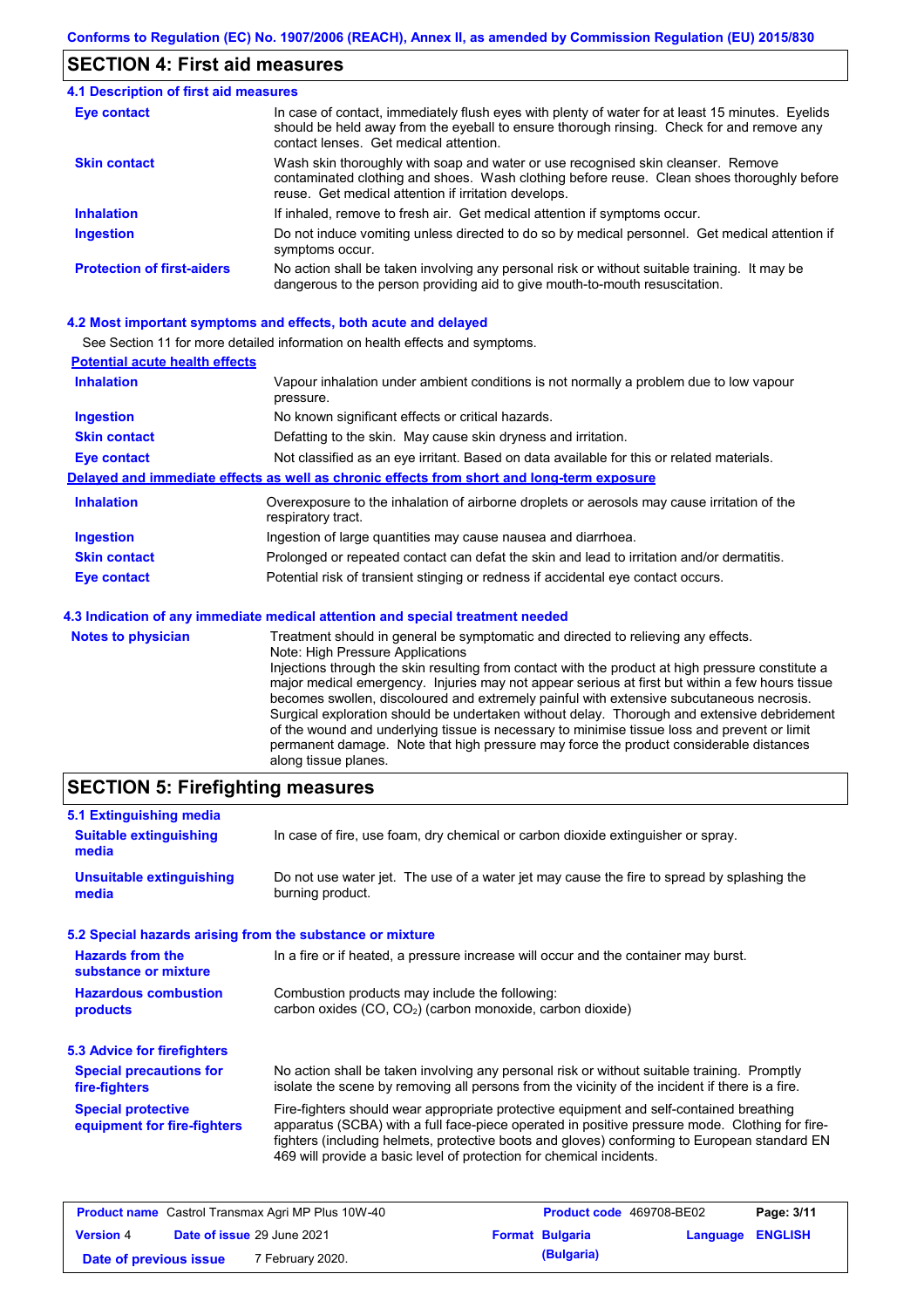## **SECTION 6: Accidental release measures**

|                                                          | 6.1 Personal precautions, protective equipment and emergency procedures                                                                                                                                                                                                                                                                                                                        |
|----------------------------------------------------------|------------------------------------------------------------------------------------------------------------------------------------------------------------------------------------------------------------------------------------------------------------------------------------------------------------------------------------------------------------------------------------------------|
| For non-emergency<br>personnel                           | No action shall be taken involving any personal risk or without suitable training. Evacuate<br>surrounding areas. Keep unnecessary and unprotected personnel from entering. Do not touch<br>or walk through spilt material. Floors may be slippery; use care to avoid falling. Put on<br>appropriate personal protective equipment.                                                            |
| For emergency responders                                 | Entry into a confined space or poorly ventilated area contaminated with vapour, mist or fume is<br>extremely hazardous without the correct respiratory protective equipment and a safe system of<br>work. Wear self-contained breathing apparatus. Wear a suitable chemical protective suit.<br>Chemical resistant boots. See also the information in "For non-emergency personnel".           |
| <b>6.2 Environmental</b><br>precautions                  | Avoid dispersal of spilt material and runoff and contact with soil, waterways, drains and sewers.<br>Inform the relevant authorities if the product has caused environmental pollution (sewers,<br>waterways, soil or air).                                                                                                                                                                    |
| 6.3 Methods and material for containment and cleaning up |                                                                                                                                                                                                                                                                                                                                                                                                |
| <b>Small spill</b>                                       | Stop leak if without risk. Move containers from spill area. Absorb with an inert material and<br>place in an appropriate waste disposal container. Dispose of via a licensed waste disposal<br>contractor.                                                                                                                                                                                     |
| <b>Large spill</b>                                       | Stop leak if without risk. Move containers from spill area. Prevent entry into sewers, water<br>courses, basements or confined areas. Contain and collect spillage with non-combustible,<br>absorbent material e.g. sand, earth, vermiculite or diatomaceous earth and place in container<br>for disposal according to local regulations. Dispose of via a licensed waste disposal contractor. |
| 6.4 Reference to other<br><b>sections</b>                | See Section 1 for emergency contact information.<br>See Section 5 for firefighting measures.<br>See Section 8 for information on appropriate personal protective equipment.<br>See Section 12 for environmental precautions.<br>See Section 13 for additional waste treatment information.                                                                                                     |

# **SECTION 7: Handling and storage**

### **7.1 Precautions for safe handling**

| <b>Protective measures</b>                                                           | Put on appropriate personal protective equipment.                                                                                                                                                                                                                                                                                                                                                                                                                                        |
|--------------------------------------------------------------------------------------|------------------------------------------------------------------------------------------------------------------------------------------------------------------------------------------------------------------------------------------------------------------------------------------------------------------------------------------------------------------------------------------------------------------------------------------------------------------------------------------|
| <b>Advice on general</b><br>occupational hygiene                                     | Eating, drinking and smoking should be prohibited in areas where this material is handled,<br>stored and processed. Wash thoroughly after handling. Remove contaminated clothing and<br>protective equipment before entering eating areas. See also Section 8 for additional<br>information on hygiene measures.                                                                                                                                                                         |
| <b>7.2 Conditions for safe</b><br>storage, including any<br><i>incompatibilities</i> | Store in accordance with local requiations. Store in a dry, cool and well-ventilated area, away<br>from incompatible materials (see Section 10). Keep away from heat and direct sunlight. Keep<br>container tightly closed and sealed until ready for use. Containers that have been opened must<br>be carefully resealed and kept upright to prevent leakage. Store and use only in equipment/<br>containers designed for use with this product. Do not store in unlabelled containers. |
| <b>Not suitable</b>                                                                  | Prolonged exposure to elevated temperature.                                                                                                                                                                                                                                                                                                                                                                                                                                              |
| 7.3 Specific end use(s)                                                              |                                                                                                                                                                                                                                                                                                                                                                                                                                                                                          |
| <b>Recommendations</b>                                                               | See section 1.2 and Exposure scenarios in annex, if applicable.                                                                                                                                                                                                                                                                                                                                                                                                                          |

# **SECTION 8: Exposure controls/personal protection**

| <b>Occupational exposure limits</b>                          | No exposure limit value known.                                                                                                                                                      |  |  |  |
|--------------------------------------------------------------|-------------------------------------------------------------------------------------------------------------------------------------------------------------------------------------|--|--|--|
| <b>Product/ingredient name</b>                               | <b>Exposure limit values</b>                                                                                                                                                        |  |  |  |
| Distillates (petroleum), hydrotreated heavy paraffinic       | Ministry of Labour and Social Policy and the Ministry of Health -<br>Ordinance No 13/2003. (Bulgaria).<br>Limit value 8 hours: 5 mg/m <sup>3</sup> 8 hours. Issued/Revised: 12/2006 |  |  |  |
| Distillates (petroleum), hydrotreated heavy paraffinic       | Ministry of Labour and Social Policy and the Ministry of Health -<br>Ordinance No 13/2003. (Bulgaria).<br>Limit value 8 hours: 5 mg/m <sup>3</sup> 8 hours. Issued/Revised: 12/2006 |  |  |  |
| Distillates (petroleum), solvent-dewaxed heavy<br>paraffinic | Ministry of Labour and Social Policy and the Ministry of Health -<br>Ordinance No 13/2003. (Bulgaria).<br>Limit value 8 hours: 5 mg/m <sup>3</sup> 8 hours. Issued/Revised: 12/2006 |  |  |  |
| Distillates (petroleum), solvent-dewaxed heavy<br>paraffinic | Ministry of Labour and Social Policy and the Ministry of Health -<br>Ordinance No 13/2003. (Bulgaria).                                                                              |  |  |  |
| <b>Product name</b> Castrol Transmax Agri MP Plus 10W-40     | Page: 4/11<br>Product code 469708-BE02                                                                                                                                              |  |  |  |
| Date of issue 29 June 2021<br><b>Version 4</b>               | <b>ENGLISH</b><br><b>Format Bulgaria</b><br>Language                                                                                                                                |  |  |  |
| 7 February 2020.<br>Date of previous issue                   | (Bulgaria)                                                                                                                                                                          |  |  |  |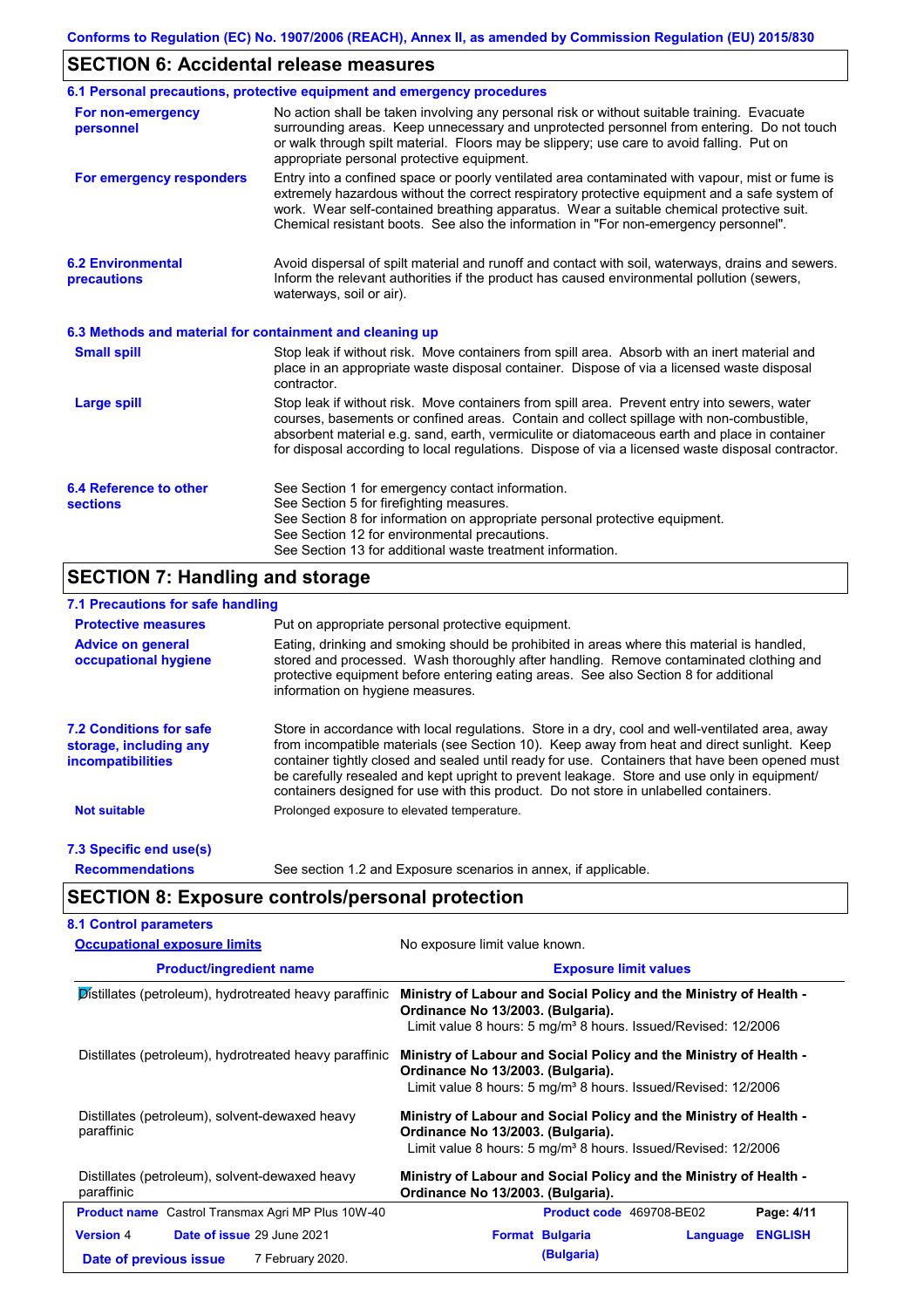### **SECTION 8: Exposure controls/personal protection**

Limit value 8 hours: 5 mg/m<sup>3</sup> 8 hours. Issued/Revised: 12/2006

Whilst specific OELs for certain components may be shown in this section, other components may be present in any mist, vapour or dust produced. Therefore, the specific OELs may not be applicable to the product as a whole and are provided for guidance only.

**Recommended monitoring procedures**

If this product contains ingredients with exposure limits, personal, workplace atmosphere or biological monitoring may be required to determine the effectiveness of the ventilation or other control measures and/or the necessity to use respiratory protective equipment. Reference should be made to monitoring standards, such as the following: European Standard EN 689 (Workplace atmospheres - Guidance for the assessment of exposure by inhalation to chemical agents for comparison with limit values and measurement strategy) European Standard EN 14042 (Workplace atmospheres - Guide for the application and use of procedures for the assessment of exposure to chemical and biological agents) European Standard EN 482 (Workplace atmospheres - General requirements for the performance of procedures for the measurement of chemical agents) Reference to national guidance documents for methods for the determination of hazardous substances will also be required.

### **Derived No Effect Level**

No DNELs/DMELs available.

#### **Predicted No Effect Concentration**

No PNECs available

| <b>8.2 Exposure controls</b>                      |                                                                                                                                                                                                                                                                                                                                                                                                                                                                                                                                                                                                                                                                                                                                                                                                                                                                                                                                                                                                         |
|---------------------------------------------------|---------------------------------------------------------------------------------------------------------------------------------------------------------------------------------------------------------------------------------------------------------------------------------------------------------------------------------------------------------------------------------------------------------------------------------------------------------------------------------------------------------------------------------------------------------------------------------------------------------------------------------------------------------------------------------------------------------------------------------------------------------------------------------------------------------------------------------------------------------------------------------------------------------------------------------------------------------------------------------------------------------|
| <b>Appropriate engineering</b><br><b>controls</b> | Provide exhaust ventilation or other engineering controls to keep the relevant airborne<br>concentrations below their respective occupational exposure limits.<br>All activities involving chemicals should be assessed for their risks to health, to ensure<br>exposures are adequately controlled. Personal protective equipment should only be considered<br>after other forms of control measures (e.g. engineering controls) have been suitably evaluated.<br>Personal protective equipment should conform to appropriate standards, be suitable for use, be<br>kept in good condition and properly maintained.<br>Your supplier of personal protective equipment should be consulted for advice on selection and<br>appropriate standards. For further information contact your national organisation for standards.<br>The final choice of protective equipment will depend upon a risk assessment. It is important to<br>ensure that all items of personal protective equipment are compatible. |
| <b>Individual protection measures</b>             |                                                                                                                                                                                                                                                                                                                                                                                                                                                                                                                                                                                                                                                                                                                                                                                                                                                                                                                                                                                                         |
| <b>Hygiene measures</b>                           | Wash hands, forearms and face thoroughly after handling chemical products, before eating,<br>smoking and using the lavatory and at the end of the working period. Ensure that eyewash<br>stations and safety showers are close to the workstation location.                                                                                                                                                                                                                                                                                                                                                                                                                                                                                                                                                                                                                                                                                                                                             |
| <b>Respiratory protection</b>                     | In case of insufficient ventilation, wear suitable respiratory equipment.<br>The correct choice of respiratory protection depends upon the chemicals being handled, the<br>conditions of work and use, and the condition of the respiratory equipment. Safety procedures<br>should be developed for each intended application. Respiratory protection equipment should<br>therefore be chosen in consultation with the supplier/manufacturer and with a full assessment<br>of the working conditions.                                                                                                                                                                                                                                                                                                                                                                                                                                                                                                   |
| <b>Eye/face protection</b>                        | Safety glasses with side shields.                                                                                                                                                                                                                                                                                                                                                                                                                                                                                                                                                                                                                                                                                                                                                                                                                                                                                                                                                                       |
| <b>Skin protection</b>                            |                                                                                                                                                                                                                                                                                                                                                                                                                                                                                                                                                                                                                                                                                                                                                                                                                                                                                                                                                                                                         |
| <b>Hand protection</b>                            | <b>General Information:</b>                                                                                                                                                                                                                                                                                                                                                                                                                                                                                                                                                                                                                                                                                                                                                                                                                                                                                                                                                                             |
|                                                   | Because specific work environments and material handling practices vary, safety procedures<br>should be developed for each intended application. The correct choice of protective gloves<br>depends upon the chemicals being handled, and the conditions of work and use. Most gloves<br>provide protection for only a limited time before they must be discarded and replaced (even the<br>best chemically resistant gloves will break down after repeated chemical exposures).                                                                                                                                                                                                                                                                                                                                                                                                                                                                                                                        |
|                                                   | Gloves should be chosen in consultation with the supplier / manufacturer and taking account of<br>a full assessment of the working conditions.                                                                                                                                                                                                                                                                                                                                                                                                                                                                                                                                                                                                                                                                                                                                                                                                                                                          |
|                                                   | Recommended: Nitrile gloves.<br><b>Breakthrough time:</b>                                                                                                                                                                                                                                                                                                                                                                                                                                                                                                                                                                                                                                                                                                                                                                                                                                                                                                                                               |
|                                                   | Breakthrough time data are generated by glove manufacturers under laboratory test conditions<br>and represent how long a glove can be expected to provide effective permeation resistance. It<br>is important when following breakthrough time recommendations that actual workplace<br>conditions are taken into account. Always consult with your glove supplier for up-to-date<br>technical information on breakthrough times for the recommended glove type.<br>Our recommendations on the selection of gloves are as follows:                                                                                                                                                                                                                                                                                                                                                                                                                                                                      |
|                                                   | Continuous contact:                                                                                                                                                                                                                                                                                                                                                                                                                                                                                                                                                                                                                                                                                                                                                                                                                                                                                                                                                                                     |

| <b>Product name</b> Castrol Transmax Agri MP Plus 10W-40 |  | <b>Product code</b> 469708-BE02   |  | Page: 5/11             |                         |  |
|----------------------------------------------------------|--|-----------------------------------|--|------------------------|-------------------------|--|
| <b>Version 4</b>                                         |  | <b>Date of issue 29 June 2021</b> |  | <b>Format Bulgaria</b> | <b>Language ENGLISH</b> |  |
| Date of previous issue                                   |  | 7 February 2020.                  |  | (Bulgaria)             |                         |  |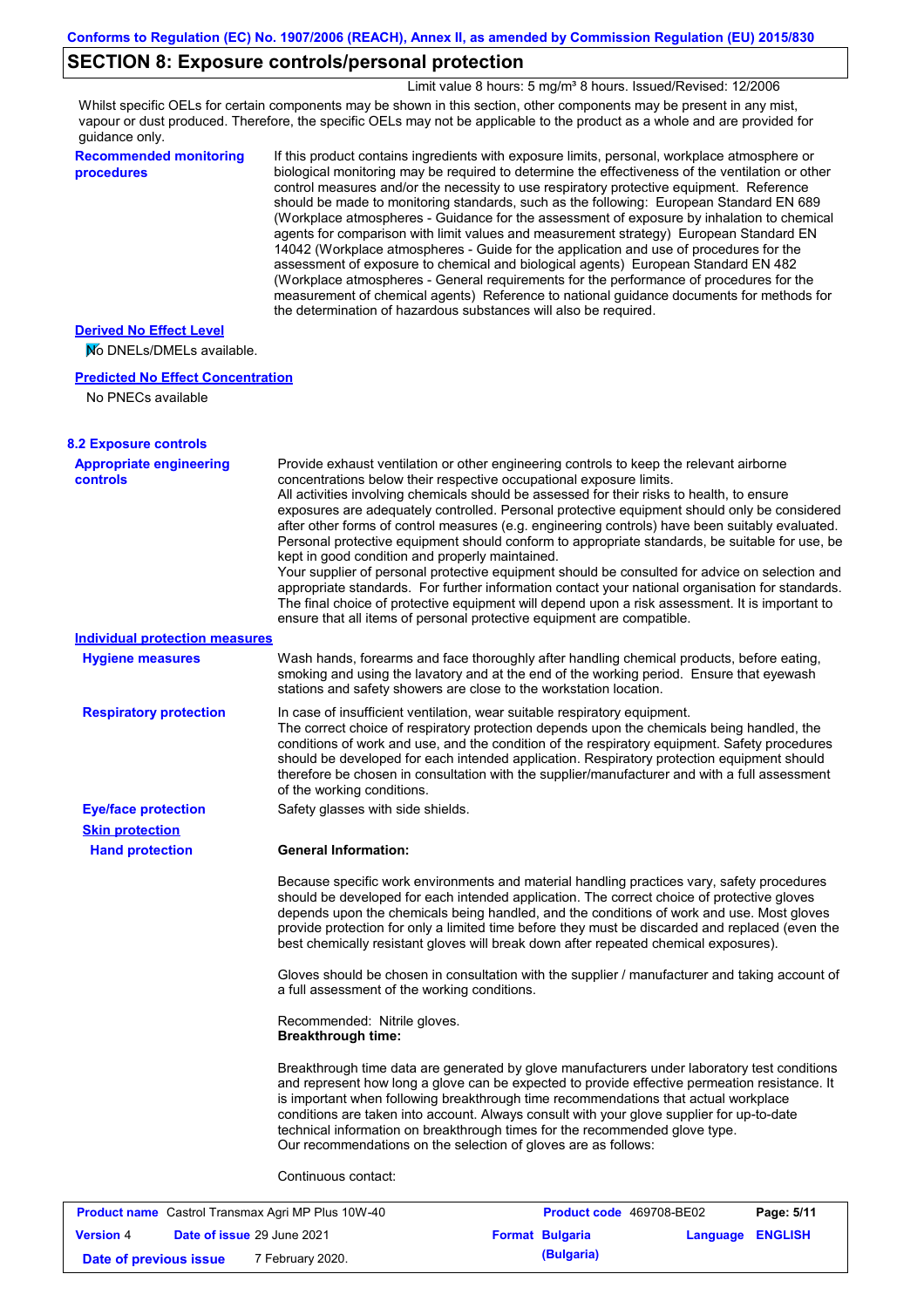# **SECTION 8: Exposure controls/personal protection**

|                                                           | $\sim$<br>Gloves with a minimum breakthrough time of 240 minutes, or >480 minutes if suitable gloves<br>can be obtained.<br>If suitable gloves are not available to offer that level of protection, gloves with shorter<br>breakthrough times may be acceptable as long as appropriate glove maintenance and<br>replacement regimes are determined and adhered to.                                                                                                                                                                                                                                                                                |
|-----------------------------------------------------------|---------------------------------------------------------------------------------------------------------------------------------------------------------------------------------------------------------------------------------------------------------------------------------------------------------------------------------------------------------------------------------------------------------------------------------------------------------------------------------------------------------------------------------------------------------------------------------------------------------------------------------------------------|
|                                                           | Short-term / splash protection:                                                                                                                                                                                                                                                                                                                                                                                                                                                                                                                                                                                                                   |
|                                                           | Recommended breakthrough times as above.<br>It is recognised that for short-term, transient exposures, gloves with shorter breakthrough times<br>may commonly be used. Therefore, appropriate maintenance and replacement regimes must<br>be determined and rigorously followed.                                                                                                                                                                                                                                                                                                                                                                  |
|                                                           | <b>Glove Thickness:</b>                                                                                                                                                                                                                                                                                                                                                                                                                                                                                                                                                                                                                           |
|                                                           | For general applications, we recommend gloves with a thickness typically greater than 0.35 mm.                                                                                                                                                                                                                                                                                                                                                                                                                                                                                                                                                    |
|                                                           | It should be emphasised that glove thickness is not necessarily a good predictor of glove<br>resistance to a specific chemical, as the permeation efficiency of the glove will be dependent<br>on the exact composition of the glove material. Therefore, glove selection should also be based<br>on consideration of the task requirements and knowledge of breakthrough times.<br>Glove thickness may also vary depending on the glove manufacturer, the glove type and the<br>glove model. Therefore, the manufacturers' technical data should always be taken into account<br>to ensure selection of the most appropriate glove for the task. |
|                                                           | Note: Depending on the activity being conducted, gloves of varying thickness may be required<br>for specific tasks. For example:                                                                                                                                                                                                                                                                                                                                                                                                                                                                                                                  |
|                                                           | • Thinner gloves (down to 0.1 mm or less) may be required where a high degree of manual<br>dexterity is needed. However, these gloves are only likely to give short duration protection and<br>would normally be just for single use applications, then disposed of.                                                                                                                                                                                                                                                                                                                                                                              |
|                                                           | • Thicker gloves (up to 3 mm or more) may be required where there is a mechanical (as well<br>as a chemical) risk i.e. where there is abrasion or puncture potential.                                                                                                                                                                                                                                                                                                                                                                                                                                                                             |
| <b>Skin and body</b>                                      | Use of protective clothing is good industrial practice.<br>Personal protective equipment for the body should be selected based on the task being<br>performed and the risks involved and should be approved by a specialist before handling this                                                                                                                                                                                                                                                                                                                                                                                                  |
|                                                           | product.<br>Cotton or polyester/cotton overalls will only provide protection against light superficial<br>contamination that will not soak through to the skin. Overalls should be laundered on a regular<br>basis. When the risk of skin exposure is high (e.g. when cleaning up spillages or if there is a<br>risk of splashing) then chemical resistant aprons and/or impervious chemical suits and boots<br>will be required.                                                                                                                                                                                                                 |
| <b>Refer to standards:</b>                                | Respiratory protection: EN 529<br>Gloves: EN 420, EN 374                                                                                                                                                                                                                                                                                                                                                                                                                                                                                                                                                                                          |
|                                                           | Eye protection: EN 166<br>Filtering half-mask: EN 149<br>Filtering half-mask with valve: EN 405<br>Half-mask: EN 140 plus filter<br>Full-face mask: EN 136 plus filter<br>Particulate filters: EN 143<br>Gas/combined filters: EN 14387                                                                                                                                                                                                                                                                                                                                                                                                           |
| <b>Environmental exposure</b><br>controls                 | Emissions from ventilation or work process equipment should be checked to ensure they<br>comply with the requirements of environmental protection legislation. In some cases, fume<br>scrubbers, filters or engineering modifications to the process equipment will be necessary to<br>reduce emissions to acceptable levels.                                                                                                                                                                                                                                                                                                                     |
|                                                           | <b>SECTION 9: Physical and chemical properties</b>                                                                                                                                                                                                                                                                                                                                                                                                                                                                                                                                                                                                |
| 9.1 Information on basic physical and chemical properties |                                                                                                                                                                                                                                                                                                                                                                                                                                                                                                                                                                                                                                                   |
| <b>Appearance</b>                                         |                                                                                                                                                                                                                                                                                                                                                                                                                                                                                                                                                                                                                                                   |
| <b>Physical state</b>                                     | Liquid.                                                                                                                                                                                                                                                                                                                                                                                                                                                                                                                                                                                                                                           |
| <b>Colour</b>                                             | Amber. [Light]                                                                                                                                                                                                                                                                                                                                                                                                                                                                                                                                                                                                                                    |
| <b>Odour</b>                                              | Not available.                                                                                                                                                                                                                                                                                                                                                                                                                                                                                                                                                                                                                                    |
| <b>Odour threshold</b>                                    | Not available.                                                                                                                                                                                                                                                                                                                                                                                                                                                                                                                                                                                                                                    |
| рH                                                        | Mot applicable.                                                                                                                                                                                                                                                                                                                                                                                                                                                                                                                                                                                                                                   |
| <b>Melting point/freezing point</b>                       | Not available.                                                                                                                                                                                                                                                                                                                                                                                                                                                                                                                                                                                                                                    |

| <b>Product name</b> Castrol Transmax Agri MP Plus 10W-40 |  | <b>Product code</b> 469708-BE02   |  | Page: 6/11             |                         |  |
|----------------------------------------------------------|--|-----------------------------------|--|------------------------|-------------------------|--|
| <b>Version 4</b>                                         |  | <b>Date of issue 29 June 2021</b> |  | <b>Format Bulgaria</b> | <b>Language ENGLISH</b> |  |
| Date of previous issue                                   |  | 7 February 2020.                  |  | (Bulgaria)             |                         |  |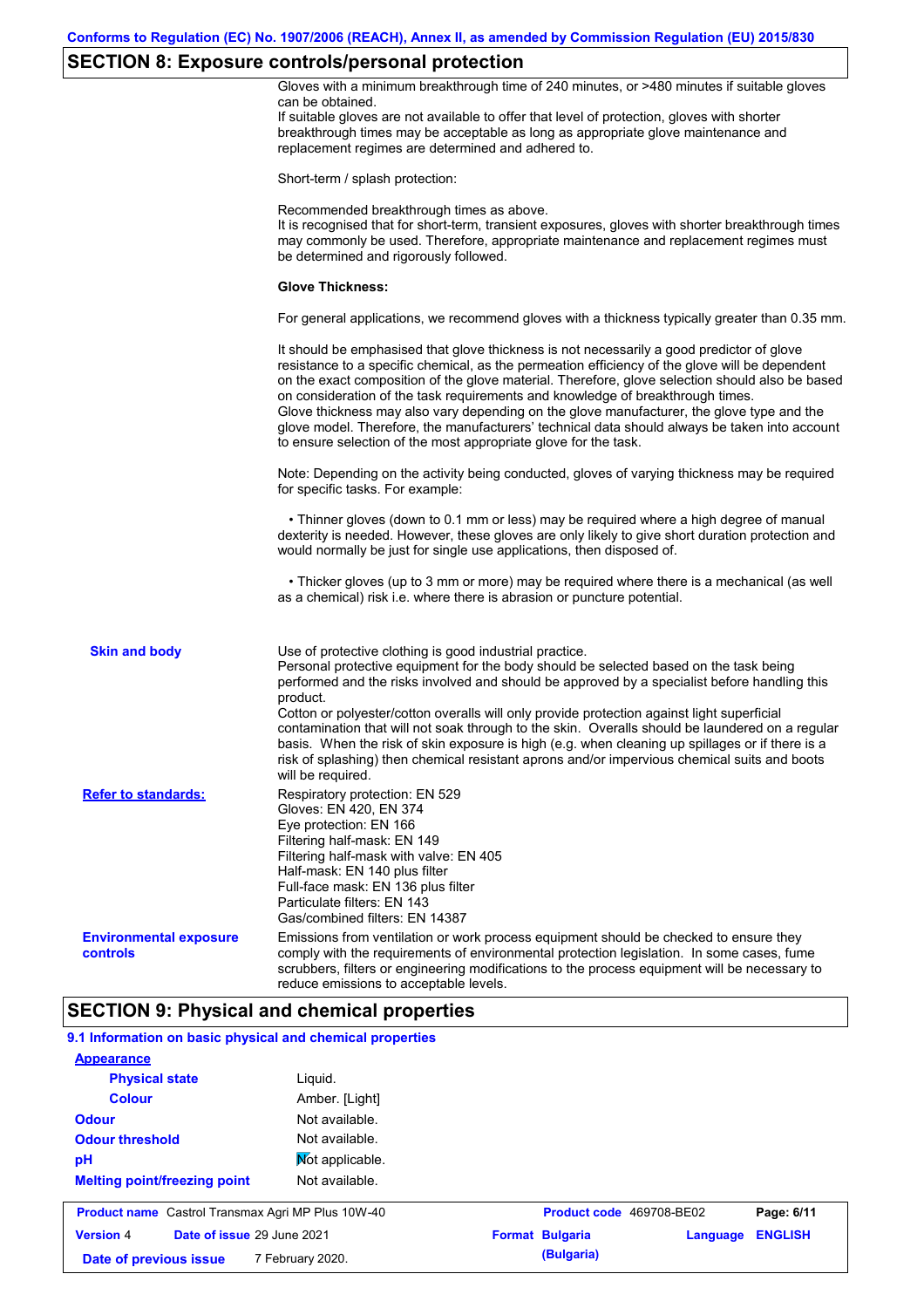# **SECTION 9: Physical and chemical properties**

| <b>Initial boiling point and boiling</b><br>range      | Not available.                                                                                                                          |
|--------------------------------------------------------|-----------------------------------------------------------------------------------------------------------------------------------------|
| <b>Pour point</b>                                      | $-45 °C$                                                                                                                                |
| <b>Flash point</b>                                     | Open cup: >200°C (>392°F) [Cleveland.]                                                                                                  |
| <b>Evaporation rate</b>                                | Not available.                                                                                                                          |
| <b>Flammability (solid, gas)</b>                       | Not available.                                                                                                                          |
| <b>Upper/lower flammability or</b><br>explosive limits | Not available.                                                                                                                          |
| <b>Vapour pressure</b>                                 | Not available.                                                                                                                          |
| <b>Vapour density</b>                                  | Not available.                                                                                                                          |
| <b>Relative density</b>                                | Not available.                                                                                                                          |
| <b>Density</b>                                         | $<$ 1000 kg/m <sup>3</sup> (<1 g/cm <sup>3</sup> ) at 15 <sup>°</sup> C                                                                 |
| <b>Solubility(ies)</b>                                 | insoluble in water.                                                                                                                     |
| <b>Partition coefficient: n-octanol/</b><br>water      | Not available.                                                                                                                          |
| <b>Auto-ignition temperature</b>                       | Not available.                                                                                                                          |
| <b>Decomposition temperature</b>                       | Not available.                                                                                                                          |
| <b>Viscosity</b>                                       | Kinematic: 89 mm <sup>2</sup> /s (89 cSt) at 40 $^{\circ}$ C<br>Kinematic: 12.8 to 13.2 mm <sup>2</sup> /s (12.8 to 13.2 cSt) at 100 °C |
| <b>Explosive properties</b>                            | Not available.                                                                                                                          |
| <b>Oxidising properties</b>                            | Not available.                                                                                                                          |
|                                                        |                                                                                                                                         |

#### **9.2 Other information**

No additional information.

## **SECTION 10: Stability and reactivity**

| <b>10.1 Reactivity</b>                            | No specific test data available for this product. Refer to Conditions to avoid and Incompatible<br>materials for additional information.                                |
|---------------------------------------------------|-------------------------------------------------------------------------------------------------------------------------------------------------------------------------|
| <b>10.2 Chemical stability</b>                    | The product is stable.                                                                                                                                                  |
| <b>10.3 Possibility of</b><br>hazardous reactions | Under normal conditions of storage and use, hazardous reactions will not occur.<br>Under normal conditions of storage and use, hazardous polymerisation will not occur. |
| <b>10.4 Conditions to avoid</b>                   | Avoid all possible sources of ignition (spark or flame).                                                                                                                |
| <b>10.5 Incompatible materials</b>                | Reactive or incompatible with the following materials: oxidising materials.                                                                                             |
| <b>10.6 Hazardous</b><br>decomposition products   | Under normal conditions of storage and use, hazardous decomposition products should not be<br>produced.                                                                 |

### **SECTION 11: Toxicological information**

### **11.1 Information on toxicological effects**

| <u>II.I IIIIVIIIIAUVII VII WAIGOIOGIGAI GIIGGIS</u>                          |                                                                                           |                                                                                           |                          |          |                |
|------------------------------------------------------------------------------|-------------------------------------------------------------------------------------------|-------------------------------------------------------------------------------------------|--------------------------|----------|----------------|
| <b>Acute toxicity estimates</b>                                              |                                                                                           |                                                                                           |                          |          |                |
| Not available.                                                               |                                                                                           |                                                                                           |                          |          |                |
| <b>Information on likely</b><br>routes of exposure                           |                                                                                           | Routes of entry anticipated: Dermal, Inhalation.                                          |                          |          |                |
| <b>Potential acute health effects</b>                                        |                                                                                           |                                                                                           |                          |          |                |
| <b>Inhalation</b>                                                            | pressure.                                                                                 | Vapour inhalation under ambient conditions is not normally a problem due to low vapour    |                          |          |                |
| Ingestion                                                                    |                                                                                           | No known significant effects or critical hazards.                                         |                          |          |                |
| <b>Skin contact</b>                                                          |                                                                                           | Defatting to the skin. May cause skin dryness and irritation.                             |                          |          |                |
| Eye contact                                                                  | Not classified as an eye irritant. Based on data available for this or related materials. |                                                                                           |                          |          |                |
| Symptoms related to the physical, chemical and toxicological characteristics |                                                                                           |                                                                                           |                          |          |                |
| <b>Inhalation</b>                                                            | decomposition products occurs.                                                            | May be harmful by inhalation if exposure to vapour, mists or fumes resulting from thermal |                          |          |                |
| Ingestion                                                                    | No specific data.                                                                         |                                                                                           |                          |          |                |
| <b>Product name</b> Castrol Transmax Agri MP Plus 10W-40                     |                                                                                           |                                                                                           | Product code 469708-BE02 |          | Page: 7/11     |
| Date of issue 29 June 2021<br><b>Version 4</b>                               |                                                                                           |                                                                                           | <b>Format Bulgaria</b>   | Language | <b>ENGLISH</b> |

**Date of previous issue 7 February 2020. (Bulgaria) (Bulgaria)**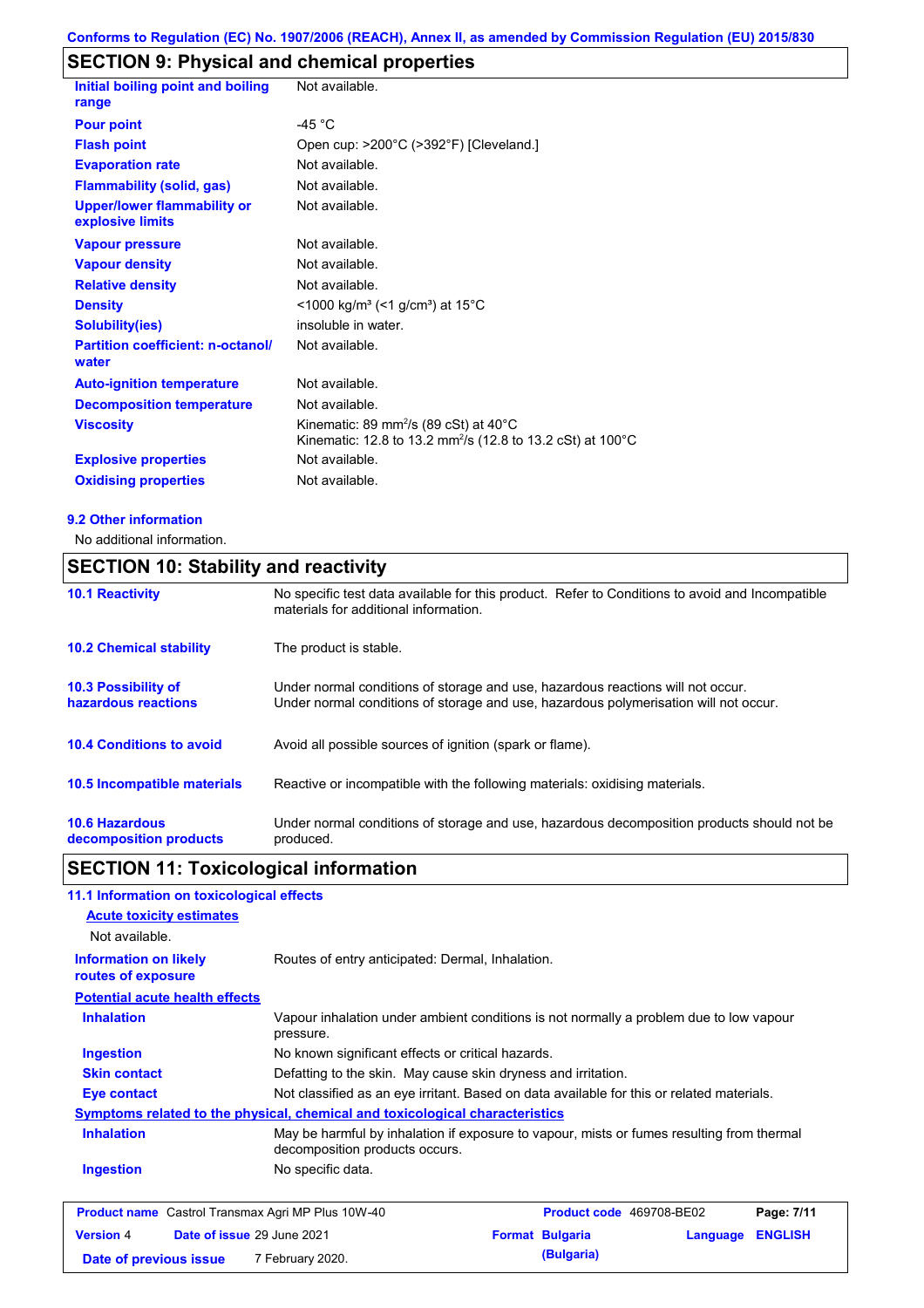### **SECTION 11: Toxicological information**

| <b>Skin contact</b>                     | Adverse symptoms may include the following:<br>irritation                                                                                                                                                                                                                                                                                                                                                |
|-----------------------------------------|----------------------------------------------------------------------------------------------------------------------------------------------------------------------------------------------------------------------------------------------------------------------------------------------------------------------------------------------------------------------------------------------------------|
|                                         | dryness<br>cracking                                                                                                                                                                                                                                                                                                                                                                                      |
| Eye contact                             | No specific data.                                                                                                                                                                                                                                                                                                                                                                                        |
|                                         | Delayed and immediate effects as well as chronic effects from short and long-term exposure                                                                                                                                                                                                                                                                                                               |
| <b>Inhalation</b>                       | Overexposure to the inhalation of airborne droplets or aerosols may cause irritation of the<br>respiratory tract.                                                                                                                                                                                                                                                                                        |
| <b>Ingestion</b>                        | Ingestion of large quantities may cause nausea and diarrhoea.                                                                                                                                                                                                                                                                                                                                            |
| <b>Skin contact</b>                     | Prolonged or repeated contact can defat the skin and lead to irritation and/or dermatitis.                                                                                                                                                                                                                                                                                                               |
| Eye contact                             | Potential risk of transient stinging or redness if accidental eye contact occurs.                                                                                                                                                                                                                                                                                                                        |
| <b>Potential chronic health effects</b> |                                                                                                                                                                                                                                                                                                                                                                                                          |
| <b>General</b>                          | USED ENGINE OILS<br>Combustion products resulting from the operation of internal combustion engines contaminate<br>engine oils during use. Used engine oil may contain hazardous components which have the<br>potential to cause skin cancer. Frequent or prolonged contact with all types and makes of used<br>engine oil must therefore be avoided and a high standard of personal hygiene maintained. |
| <b>Carcinogenicity</b>                  | No known significant effects or critical hazards.                                                                                                                                                                                                                                                                                                                                                        |
| <b>Mutagenicity</b>                     | No known significant effects or critical hazards.                                                                                                                                                                                                                                                                                                                                                        |
| <b>Developmental effects</b>            | No known significant effects or critical hazards.                                                                                                                                                                                                                                                                                                                                                        |
| <b>Fertility effects</b>                | No known significant effects or critical hazards.                                                                                                                                                                                                                                                                                                                                                        |

# **SECTION 12: Ecological information**

| <b>12.1 Toxicity</b>         |                             |
|------------------------------|-----------------------------|
| <b>Environmental hazards</b> | Not classified as dangerous |

### **12.2 Persistence and degradability**

Not expected to be rapidly degradable.

#### **12.3 Bioaccumulative potential**

This product is not expected to bioaccumulate through food chains in the environment.

| <b>12.4 Mobility in soil</b>                            |                                                                      |
|---------------------------------------------------------|----------------------------------------------------------------------|
| <b>Soil/water partition</b><br><b>coefficient (Koc)</b> | Not available.                                                       |
| <b>Mobility</b>                                         | Spillages may penetrate the soil causing ground water contamination. |

#### **12.5 Results of PBT and vPvB assessment**

Product does not meet the criteria for PBT or vPvB according to Regulation (EC) No. 1907/2006, Annex XIII.

| 12.6 Other adverse effects          |                                                                                                                           |
|-------------------------------------|---------------------------------------------------------------------------------------------------------------------------|
| <b>Other ecological information</b> | Spills may form a film on water surfaces causing physical damage to organisms. Oxygen<br>transfer could also be impaired. |

### **SECTION 13: Disposal considerations**

#### **13.1 Waste treatment methods**

#### **Product**

**Methods of disposal**

Where possible, arrange for product to be recycled. Dispose of via an authorised person/ licensed waste disposal contractor in accordance with local regulations.

### **Hazardous waste** Yes.

**European waste catalogue (EWC)**

| Waste code           | <b>Waste designation</b>                                        |
|----------------------|-----------------------------------------------------------------|
| $\frac{1}{3}$ 02 05* | mineral-based non-chlorinated engine, gear and lubricating oils |
| $130110*$            | Imineral based non-chlorinated hydraulic oils                   |

However, deviation from the intended use and/or the presence of any potential contaminants may require an alternative waste disposal code to be assigned by the end user.

#### **Packaging**

| <b>Methods of disposal</b> | Where possible, arrange for product to be recycled. Dispose of via an authorised person/ |
|----------------------------|------------------------------------------------------------------------------------------|
|                            | licensed waste disposal contractor in accordance with local regulations.                 |

|                        | <b>Product name</b> Castrol Transmax Agri MP Plus 10W-40 | <b>Product code</b> 469708-BE02 |                  | Page: 8/11 |
|------------------------|----------------------------------------------------------|---------------------------------|------------------|------------|
| <b>Version 4</b>       | <b>Date of issue 29 June 2021</b>                        | <b>Format Bulgaria</b>          | Language ENGLISH |            |
| Date of previous issue | 7 February 2020.                                         | (Bulgaria)                      |                  |            |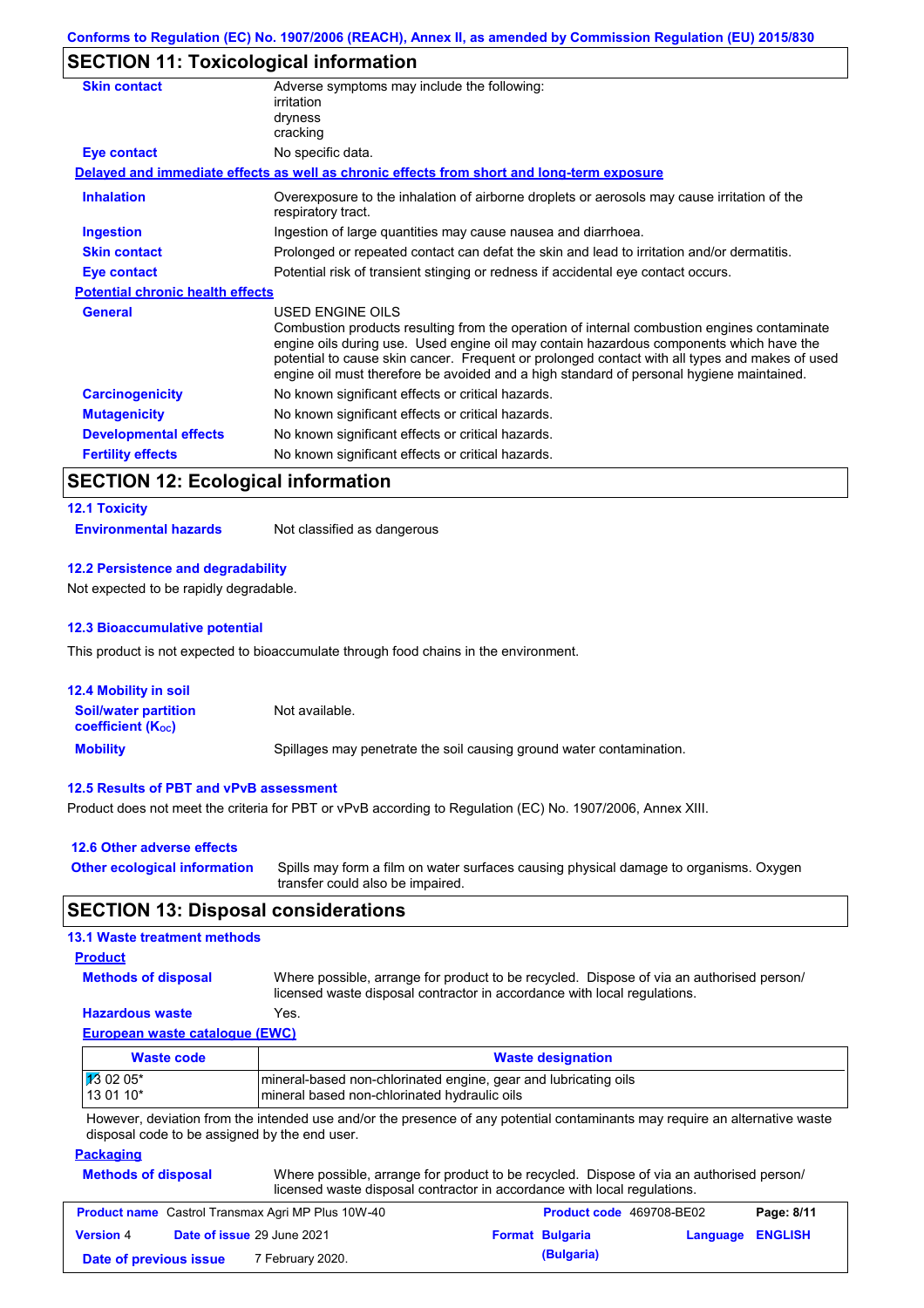### **SECTION 13: Disposal considerations**

| <b>Special precautions</b> |
|----------------------------|
|----------------------------|

This material and its container must be disposed of in a safe way. Care should be taken when handling emptied containers that have not been cleaned or rinsed out. Empty containers or liners may retain some product residues. Empty containers represent a fire hazard as they may contain flammable product residues and vapour. Never weld, solder or braze empty containers. Avoid dispersal of spilt material and runoff and contact with soil, waterways, drains and sewers. **References** Commission 2014/955/EU Directive 2008/98/EC

### **SECTION 14: Transport information**

|                                           | <b>ADR/RID</b> | <b>ADN</b>     | <b>IMDG</b>    | <b>IATA</b>    |
|-------------------------------------------|----------------|----------------|----------------|----------------|
| 14.1 UN number                            | Not regulated. | Not regulated. | Not regulated. | Not regulated. |
| 14.2 UN proper<br>shipping name           |                |                |                |                |
| <b>14.3 Transport</b><br>hazard class(es) |                |                |                |                |
| <b>14.4 Packing</b><br>group              |                |                |                |                |
| 14.5<br><b>Environmental</b><br>hazards   | No.            | No.            | No.            | No.            |
| <b>Additional</b><br>information          |                |                |                |                |

**14.6 Special precautions for user** Not available.

**14.7 Transport in bulk according to IMO instruments** Not available.

### **SECTION 15: Regulatory information**

|                                                                                                                                                          | 15.1 Safety, health and environmental regulations/legislation specific for the substance or mixture                            |                          |          |                |
|----------------------------------------------------------------------------------------------------------------------------------------------------------|--------------------------------------------------------------------------------------------------------------------------------|--------------------------|----------|----------------|
| EU Regulation (EC) No. 1907/2006 (REACH)                                                                                                                 |                                                                                                                                |                          |          |                |
|                                                                                                                                                          | Annex XIV - List of substances subject to authorisation                                                                        |                          |          |                |
| <b>Annex XIV</b>                                                                                                                                         |                                                                                                                                |                          |          |                |
| None of the components are listed.                                                                                                                       |                                                                                                                                |                          |          |                |
| <b>Substances of very high concern</b>                                                                                                                   |                                                                                                                                |                          |          |                |
| None of the components are listed.                                                                                                                       |                                                                                                                                |                          |          |                |
| EU Regulation (EC) No. 1907/2006 (REACH)                                                                                                                 |                                                                                                                                |                          |          |                |
| <b>Annex XVII - Restrictions</b><br>on the manufacture.<br>placing on the market<br>and use of certain<br>dangerous substances,<br>mixtures and articles | Not applicable.                                                                                                                |                          |          |                |
| <b>Other regulations</b>                                                                                                                                 |                                                                                                                                |                          |          |                |
| <b>REACH Status</b>                                                                                                                                      | The company, as identified in Section 1, sells this product in the EU in compliance with the<br>current requirements of REACH. |                          |          |                |
| <b>United States inventory</b><br>(TSCA 8b)                                                                                                              | All components are active or exempted.                                                                                         |                          |          |                |
| <b>Australia inventory (AICS)</b>                                                                                                                        | All components are listed or exempted.                                                                                         |                          |          |                |
| <b>Canada inventory</b>                                                                                                                                  | All components are listed or exempted.                                                                                         |                          |          |                |
| <b>China inventory (IECSC)</b>                                                                                                                           | All components are listed or exempted.                                                                                         |                          |          |                |
| <b>Japan inventory (ENCS)</b>                                                                                                                            | All components are listed or exempted.                                                                                         |                          |          |                |
| <b>Korea inventory (KECI)</b>                                                                                                                            | All components are listed or exempted.                                                                                         |                          |          |                |
| <b>Product name</b> Castrol Transmax Agri MP Plus 10W-40                                                                                                 |                                                                                                                                | Product code 469708-BE02 |          | Page: 9/11     |
| Date of issue 29 June 2021<br><b>Version 4</b>                                                                                                           |                                                                                                                                | <b>Format Bulgaria</b>   | Language | <b>ENGLISH</b> |

**Date of previous issue 7 February 2020. (Bulgaria) (Bulgaria)**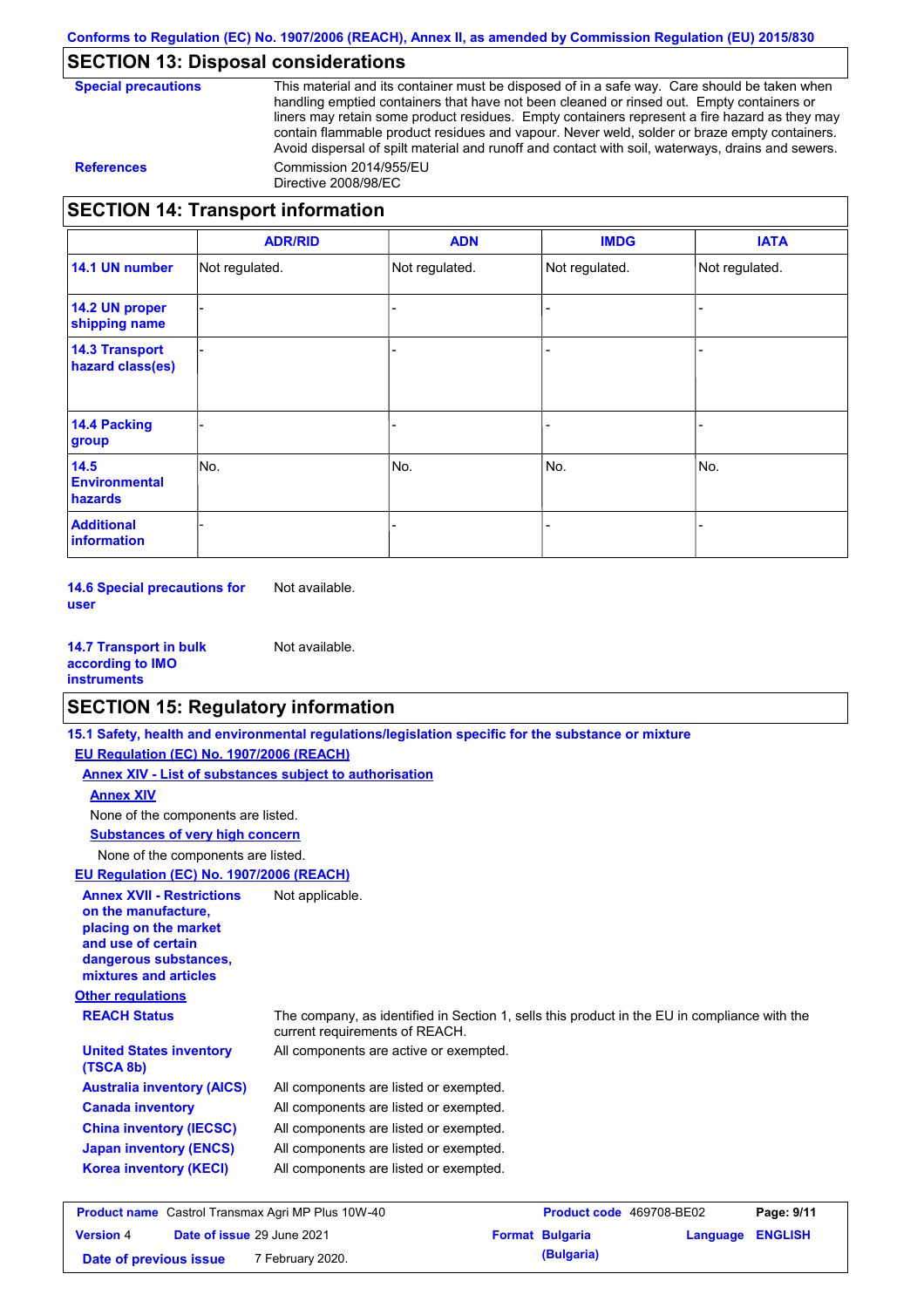# **SECTION 15: Regulatory information**

| <b>Philippines inventory</b><br>(PICCS)                         | All components are listed or exempted. |
|-----------------------------------------------------------------|----------------------------------------|
| <b>Taiwan Chemical</b><br><b>Substances Inventory</b><br>(TCSI) | All components are listed or exempted. |
| Ozone depleting substances (1005/2009/EU)                       |                                        |
|                                                                 |                                        |
| Not listed.                                                     |                                        |
| Prior Informed Consent (PIC) (649/2012/EU)<br>Not listed.       |                                        |
| <b>EU - Water framework directive - Priority substances</b>     |                                        |
| None of the components are listed.                              |                                        |
| <b>Seveso Directive</b>                                         |                                        |
| This product is not controlled under the Seveso Directive.      |                                        |
|                                                                 |                                        |

| <b>15.2 Chemical safety</b> | A Chemical Safety Assessment has been carried out for one or more of the substances within  |
|-----------------------------|---------------------------------------------------------------------------------------------|
| assessment                  | this mixture. A Chemical Safety Assessment has not been carried out for the mixture itself. |

### **SECTION 16: Other information**

|  |                                                                 | 64742-65-0 / RRN 01-2119471299-27, 64742-70-7 / RRN 01-2119487080-42, 72623-85-9 /                                                                    |  |
|--|-----------------------------------------------------------------|-------------------------------------------------------------------------------------------------------------------------------------------------------|--|
|  |                                                                 |                                                                                                                                                       |  |
|  |                                                                 |                                                                                                                                                       |  |
|  |                                                                 | 01-2119487077-29, 64742-56-9 / RRN 01-2119480132-48, 64742-57-0 / RRN<br>01-2119489287-22, 64742-58-1, 64742-62-7 / RRN 01-2119480472-38, 64742-63-8, |  |
|  |                                                                 | 01-2119480375-34, 64742-54-7 / RRN 01-2119484627-25, 64742-55-8 / RRN                                                                                 |  |
|  |                                                                 | 01-2119985177-24, 64742-45-6, 64742-52-5 / RRN 01-2119467170-45, 64742-53-6 / RRN                                                                     |  |
|  |                                                                 |                                                                                                                                                       |  |
|  |                                                                 | 01-2119483621-38, 64742-01-4 / RRN 01-2119488707-21, 64742-44-5 / RRN                                                                                 |  |
|  |                                                                 | 64741-89-5 / RRN 01-2119487067-30, 64741-95-3 / RRN 01-2119487081-40, 64741-96-4/ RRN                                                                 |  |
|  |                                                                 | Varies = may contain one or more of the following 64741-88-4 / RRN 01-2119488706-23,                                                                  |  |
|  | vPvB = Very Persistent and Very Bioaccumulative                 |                                                                                                                                                       |  |
|  | VOC = Volatile Organic Compound                                 |                                                                                                                                                       |  |
|  | UVCB = Complex hydrocarbon substance                            |                                                                                                                                                       |  |
|  | TWA = Time weighted average<br>$UN = United Nations$            |                                                                                                                                                       |  |
|  | STOT-SE = Specific Target Organ Toxicity - Single Exposure      |                                                                                                                                                       |  |
|  |                                                                 | STOT-RE = Specific Target Organ Toxicity - Repeated Exposure                                                                                          |  |
|  | SVHC = Substances of Very High Concern                          |                                                                                                                                                       |  |
|  | SADT = Self-Accelerating Decomposition Temperature              |                                                                                                                                                       |  |
|  | <b>RRN = REACH Registration Number</b>                          |                                                                                                                                                       |  |
|  |                                                                 | RID = The Regulations concerning the International Carriage of Dangerous Goods by Rail                                                                |  |
|  | [Regulation (EC) No. 1907/2006]                                 |                                                                                                                                                       |  |
|  |                                                                 | REACH = Registration, Evaluation, Authorisation and Restriction of Chemicals Regulation                                                               |  |
|  | <b>PNEC = Predicted No Effect Concentration</b>                 |                                                                                                                                                       |  |
|  | PBT = Persistent, Bioaccumulative and Toxic                     |                                                                                                                                                       |  |
|  |                                                                 | OECD = Organisation for Economic Co-operation and Development                                                                                         |  |
|  |                                                                 |                                                                                                                                                       |  |
|  | modified by the Protocol of 1978. ("Marpol" = marine pollution) |                                                                                                                                                       |  |
|  |                                                                 | MARPOL = International Convention for the Prevention of Pollution From Ships, 1973 as                                                                 |  |
|  | LogPow = logarithm of the octanol/water partition coefficient   |                                                                                                                                                       |  |
|  | <b>IMDG = International Maritime Dangerous Goods</b>            |                                                                                                                                                       |  |
|  | IBC = Intermediate Bulk Container                               |                                                                                                                                                       |  |
|  | IATA = International Air Transport Association                  |                                                                                                                                                       |  |
|  |                                                                 | GHS = Globally Harmonized System of Classification and Labelling of Chemicals                                                                         |  |
|  | EWC = European Waste Catalogue                                  |                                                                                                                                                       |  |
|  | EUH statement = CLP-specific Hazard statement                   |                                                                                                                                                       |  |
|  | ES = Exposure Scenario                                          |                                                                                                                                                       |  |
|  |                                                                 | EINECS = European Inventory of Existing Commercial chemical Substances                                                                                |  |
|  | DNEL = Derived No Effect Level                                  |                                                                                                                                                       |  |
|  | DMEL = Derived Minimal Effect Level                             |                                                                                                                                                       |  |
|  | CSR = Chemical Safety Report                                    |                                                                                                                                                       |  |
|  | CSA = Chemical Safety Assessment                                |                                                                                                                                                       |  |
|  | CAS = Chemical Abstracts Service                                | CLP = Classification, Labelling and Packaging Regulation [Regulation (EC) No. 1272/2008]                                                              |  |
|  | <b>BCF</b> = Bioconcentration Factor                            |                                                                                                                                                       |  |
|  | $ATE = Acute Toxicity Estimate$                                 |                                                                                                                                                       |  |
|  | Road                                                            |                                                                                                                                                       |  |
|  |                                                                 | ADR = The European Agreement concerning the International Carriage of Dangerous Goods by                                                              |  |
|  | Inland Waterway                                                 |                                                                                                                                                       |  |
|  |                                                                 |                                                                                                                                                       |  |

|                        | <b>Product name</b> Castrol Transmax Agri MP Plus 10W-40 | Product code 469708-BE02 |                  | Page: 10/11 |
|------------------------|----------------------------------------------------------|--------------------------|------------------|-------------|
| <b>Version 4</b>       | <b>Date of issue 29 June 2021</b>                        | <b>Format Bulgaria</b>   | Language ENGLISH |             |
| Date of previous issue | 7 February 2020.                                         | (Bulgaria)               |                  |             |